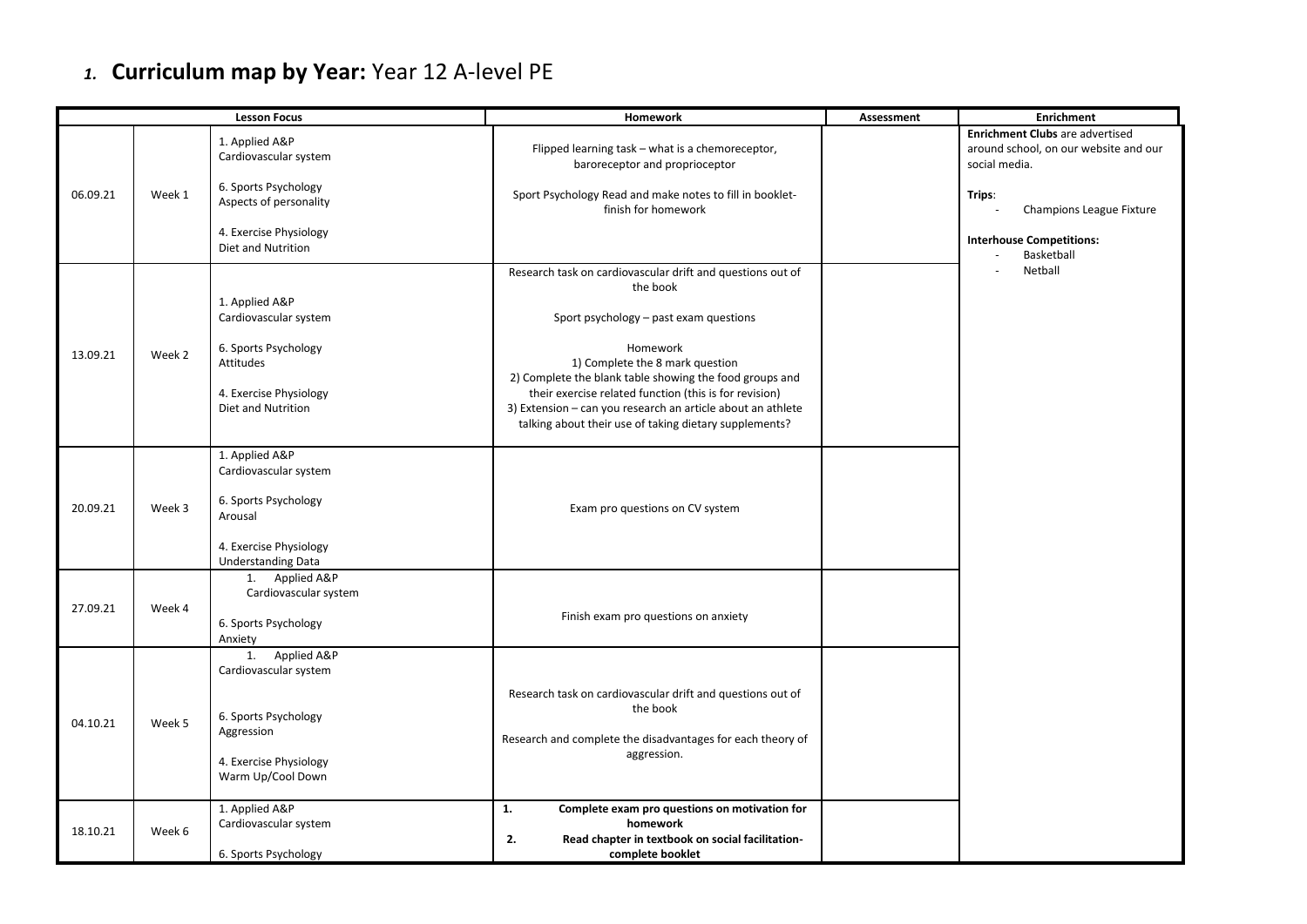|          |         | Motivation<br>4. Exercise Physiology                                                                                                          |                                                                                                                                                                           |                                                                                                               |                                                                                                                                                       |
|----------|---------|-----------------------------------------------------------------------------------------------------------------------------------------------|---------------------------------------------------------------------------------------------------------------------------------------------------------------------------|---------------------------------------------------------------------------------------------------------------|-------------------------------------------------------------------------------------------------------------------------------------------------------|
|          |         | <b>Principles of Training</b>                                                                                                                 | Exam pro past question with extension and challenge tasks<br>on warm up and cool down                                                                                     |                                                                                                               |                                                                                                                                                       |
| 01.11.21 | Week 7  | Anatomy & Physiology respiratory system<br>6. Sports Psychology<br>Social Facilitation<br>4. Exercise Physiology<br>Periodisation             | Explain how the structure of the respiratory system allows<br>us to get oxygen to the working muscles effectively (8<br>marks)<br>Booklet on group dynamics               |                                                                                                               |                                                                                                                                                       |
| 08.11.21 | Week 8  | Anatomy & Physiology respiratory system<br>6. Sports Psychology<br><b>Group Dynamics</b><br>4. Exercise Physiology<br><b>Training Methods</b> | Exam pro questions on the respiratory system<br>Mindmap on respiratory system<br>Exam pro questions on group dynamics<br>Complete all notes/mind maps on training methods |                                                                                                               |                                                                                                                                                       |
| 15.11.21 | Week 9  | Anatomy & Physiology<br>Neuromuscular system<br>6. Sports Psychology<br><b>Goal Setting</b>                                                   | Make notes on goal setting<br>Revise for an upcoming end of topic test.<br>Exam pro past question with extension and challenge tasks<br>on warm up and cool down          |                                                                                                               | <b>Enrichment Clubs</b> are advertised<br>around school, on our website and our<br>social media.<br>Trips:<br><b>International Football</b><br>$\sim$ |
| 22.11.21 | Week 10 | Anatomy & Physiology<br>Neuromuscular system                                                                                                  | 8 mark question on neuromuscular muscle fibre types                                                                                                                       | <b>END OF TOPIC TEST</b><br><b>SPORT PSYCHOLOGY</b><br><b>END OF TOPIC TEST</b><br><b>EXERCISE PHYSIOLOGY</b> | Fixture<br><b>Basketball Fixture</b><br><b>Interhouse Competitions:</b><br>Gymnastics                                                                 |
| 29.11.21 | Week 11 | Anatomy & Physiology<br>musculoskeleta system<br>4. Biomechanics<br><b>Biomechanical principles</b>                                           | Past exam questions and mindmap on musculoskeletal<br>Apply Newton's Law to 3 different sporting examples<br>Lay this out like the page in your booklet                   |                                                                                                               |                                                                                                                                                       |
| 06.12.21 | Week 12 | 2. Skill Acquisition<br>Skill Continuum<br>5. Biomechanics<br>Linear Motion<br>3. Sport and Society<br>Pre-Industrial                         | Complete past paper questions on skill and skill continuums<br>Group presentation on the characteristics of either Mob<br>Football or Real Tennis.                        |                                                                                                               |                                                                                                                                                       |
| 13.12.21 | Week 13 | 2. Skill Acquisition<br><b>Structure of Practice</b><br>3. Sport and Society                                                                  | Explanation of how each factor led to the rationalisation of<br>sport                                                                                                     |                                                                                                               |                                                                                                                                                       |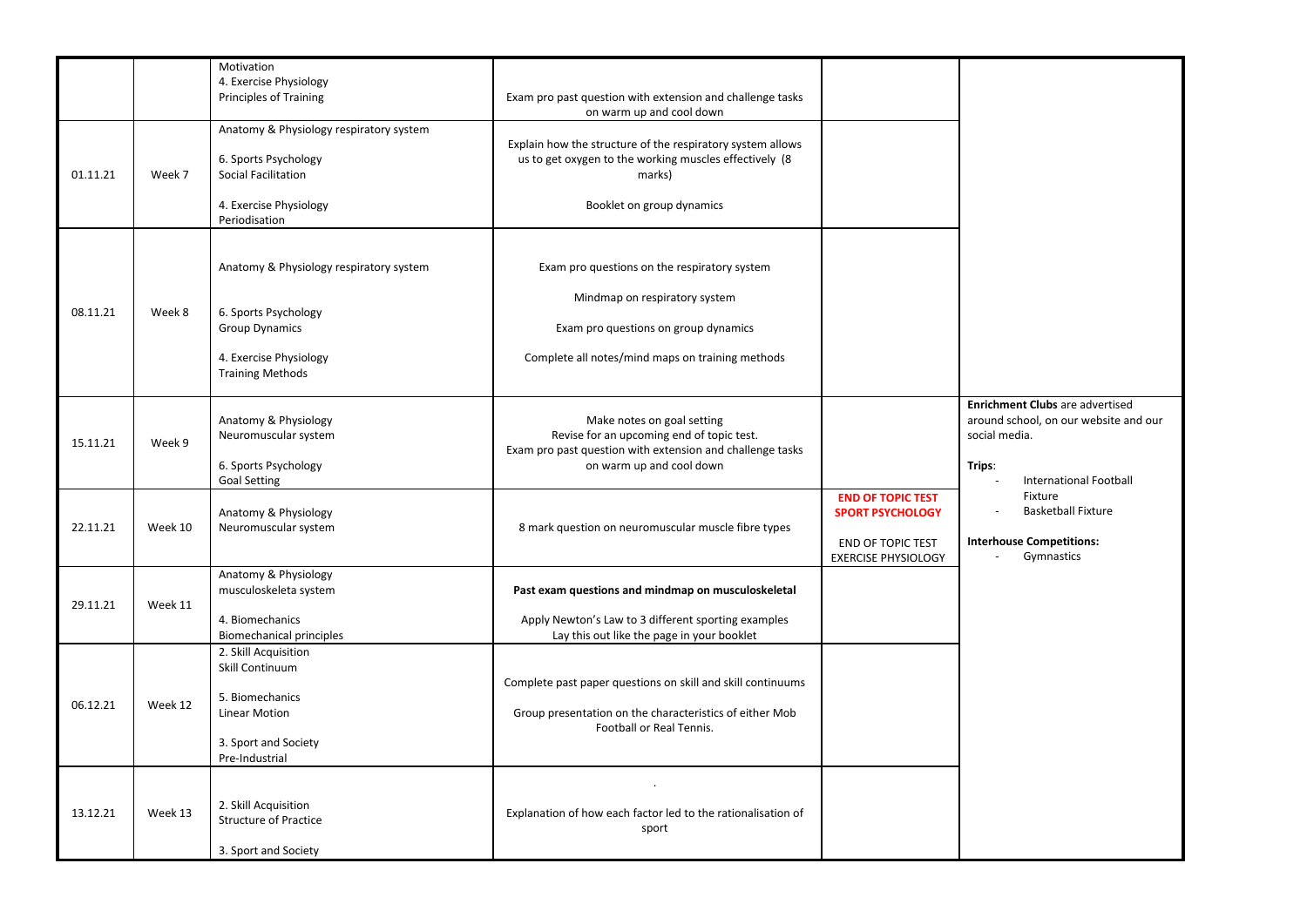| 03.01.22 | Week 14 | Pre- industrial<br>5. Biomechanics<br><b>Linear Motion</b><br>2. Skill Acquisition<br>Theories of Learning<br>3. Sport and Society<br>Post-Industrial<br>5. Biomechanics<br>Levers | To ensure tables on types of practice and methods of<br>presenting practice are completed.<br>Share out learning theories between group to research:<br>Insight learning (Gesalt)- cognitive theory<br>1.<br>2.<br>Operant conditioning (Skinner)- behaviourism<br>3.<br>Observational learning (Bandura)- social learning<br>Social development theory (Vygotsky)-<br>4.<br>constructivism<br>Must create an information sheet to present to the rest of<br>the class | <b>END OF TOPIC TEST</b><br><b>BIOMECHANICS</b>                                        |                                                                                                                                      |
|----------|---------|------------------------------------------------------------------------------------------------------------------------------------------------------------------------------------|------------------------------------------------------------------------------------------------------------------------------------------------------------------------------------------------------------------------------------------------------------------------------------------------------------------------------------------------------------------------------------------------------------------------------------------------------------------------|----------------------------------------------------------------------------------------|--------------------------------------------------------------------------------------------------------------------------------------|
| 10.01.22 | Week 15 | 2. Skill Acquisition<br>Theories of Learning<br>3. Sport and Society<br>Post-industrial                                                                                            | Research women in sport and amateur and professional<br>Research the following types of feedback:<br>1.<br>Positive<br>2.<br>Negative<br>3.<br>Intrinsic<br>Extrinsic<br>4.<br>5.<br>Knowledge of performance<br>6.<br>Knowledge of results                                                                                                                                                                                                                            |                                                                                        |                                                                                                                                      |
| 17.01.22 | Week 16 | 2. Skill Acquisition<br><b>Methods of Guidance</b><br>3. Sport and Society<br>Post-industrial                                                                                      | Create an information leaflet detailing the development of<br>women's football, women's tennis or athletics to give to the<br>class                                                                                                                                                                                                                                                                                                                                    | YR 12 MOCKS                                                                            | <b>Enrichment Clubs</b> are advertised<br>around school, on our website and our<br>social media.<br>Trips:<br><b>PGL Residential</b> |
| 24.01.22 | Week 17 | <b>START COURSEWORK</b><br>2. Skill Acquisition<br>Types of Feedback<br>3. Sport and Society<br>Post WW2                                                                           | Research ways that the media has enhanced and hindered<br>sport and sports performers.                                                                                                                                                                                                                                                                                                                                                                                 | YEAR 12 MOCKS                                                                          | <b>Interhouse Competitions:</b><br>Dodgeball<br>Badminton                                                                            |
| 31.01.22 | Week 18 | <b>START COURSEWORK</b><br>3. Sport and Society<br>Post WW2                                                                                                                        |                                                                                                                                                                                                                                                                                                                                                                                                                                                                        |                                                                                        |                                                                                                                                      |
| 07.02.22 | Week 19 | <b>COURSEWORK</b><br>3. Sport and Society<br>Sociological theory                                                                                                                   | Add main information onto A3 mind map<br>Research the social action theory in relation to social issues<br>in physical activity and sport                                                                                                                                                                                                                                                                                                                              |                                                                                        |                                                                                                                                      |
| 14.02.22 | Week 20 | <b>COURSEWORK</b><br>3. Sport and Society<br>Sociological theory                                                                                                                   | Produce a revision mind map for Sociology section of this<br>topic.                                                                                                                                                                                                                                                                                                                                                                                                    |                                                                                        |                                                                                                                                      |
| 28.02.22 | Week 21 | <b>COURSEWORK AND REVISION</b>                                                                                                                                                     |                                                                                                                                                                                                                                                                                                                                                                                                                                                                        | <b>END OF TOPIC TEST</b><br><b>SKILL ACQUISITION &amp;</b><br><b>SPORT AND SOCIETY</b> |                                                                                                                                      |
| 07.03.22 | Week 22 | 7. Role of Technology<br>Technology                                                                                                                                                | Complete exam questions created in the lesson                                                                                                                                                                                                                                                                                                                                                                                                                          |                                                                                        | Enrichment Clubs are advertised<br>around school, on our website and our                                                             |